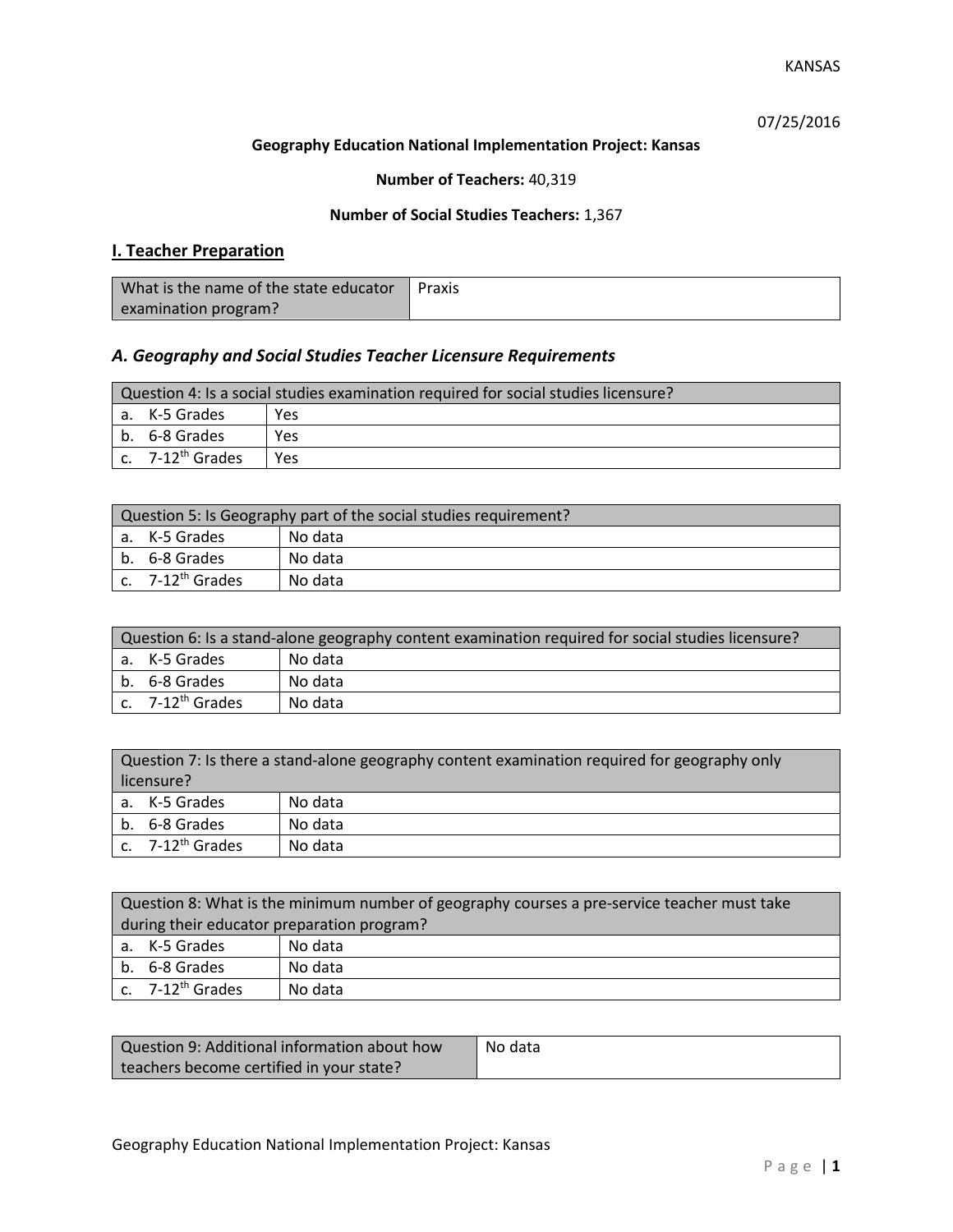# *B. Professional Development*

| Question 10: Can in service teachers receive<br>certification credit for professional<br>development courses or programs in<br>geography? | No data |
|-------------------------------------------------------------------------------------------------------------------------------------------|---------|
| Question 11: Does the state education agency<br>(SEA) provide professional development in<br>geography?                                   | No data |

# **II. Curriculum**

| Question 15: What is the name of the state   | Kansas Standards for History, Government, and Social |
|----------------------------------------------|------------------------------------------------------|
| standards?                                   | <b>Studies</b>                                       |
| Question 16: How are the state standards     | No data                                              |
| presented by grade level?                    |                                                      |
| Question 17: When were the standards last    | 3-6 years                                            |
| revised?                                     |                                                      |
| Question 18: Are there plans for revision to | Within 5 years                                       |
| the state standards?                         |                                                      |
| Question 19: Is geography included in the    | No data                                              |
| state standards?                             |                                                      |
| Question 20: How are the geography           | <b>Both</b>                                          |
| standards organized?                         |                                                      |
| Question 21: What framework and/or           | No data                                              |
| documents were used?                         |                                                      |

## **Question 22: What general topics are included?**

No data

| Question 23: What is the total number of credit | 21 credit hours |
|-------------------------------------------------|-----------------|
| hours required for high school graduation?      |                 |
| Question 24: What is the total number of social | 3 credit hours  |
| studies credit hours required for high school   |                 |
| graduation?                                     |                 |
| Question 25: What is the total number of        | 9 credit hours  |
| geography credit hours required for high school |                 |
| graduation?                                     |                 |

| Question 26: What geography courses will students typically experience? |                              |         |  |  |
|-------------------------------------------------------------------------|------------------------------|---------|--|--|
|                                                                         | No data<br>l a. K-5 Grades   |         |  |  |
|                                                                         | b. 6-8 Grades                | No data |  |  |
|                                                                         | c. 7-12 <sup>th</sup> Grades | No data |  |  |